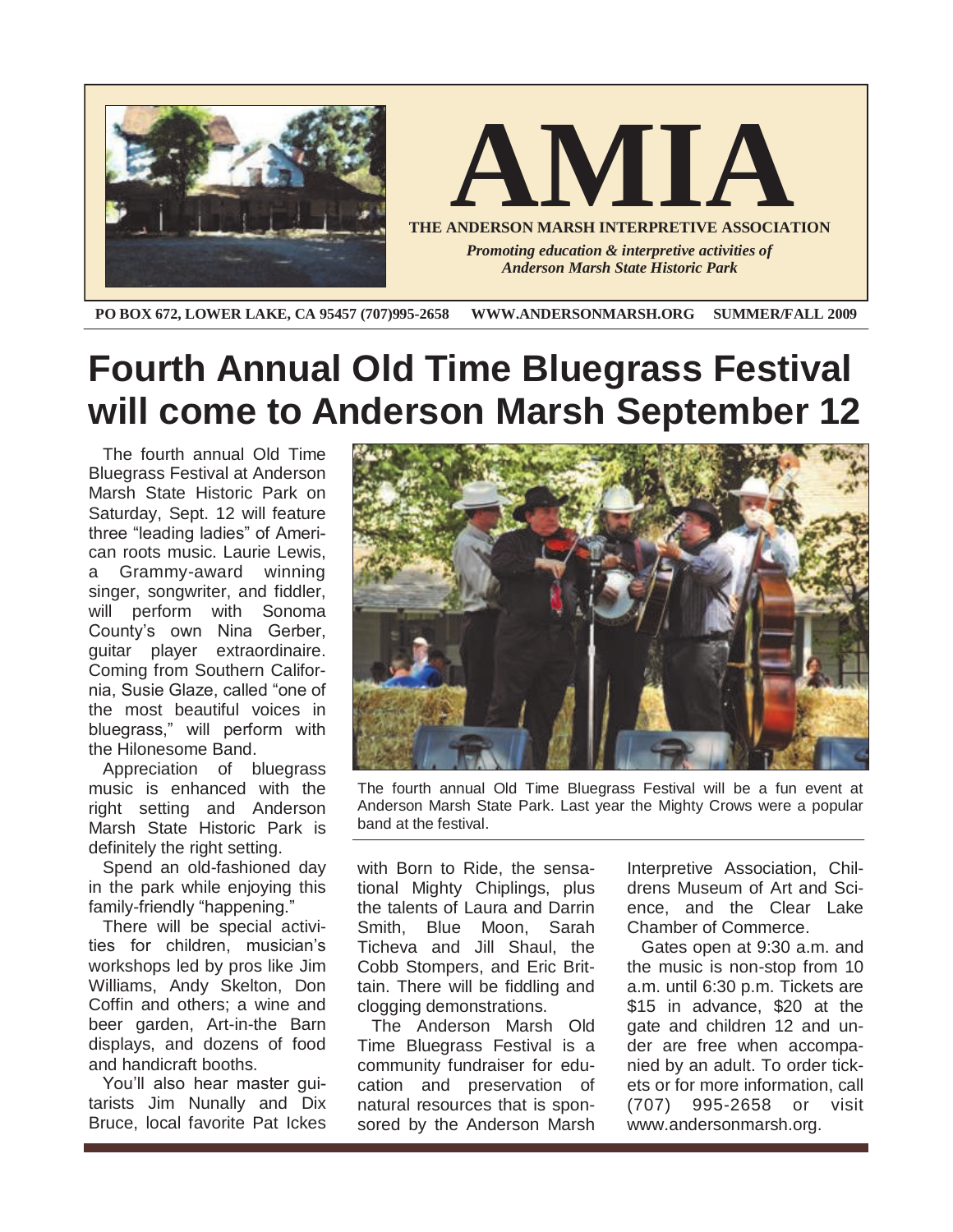# **What is the fate of our park?**

As of this writing, we still don't know what the fate of Anderson Marsh State Historic Park is going to be. The budget was severely slashed for state parks and there is a high likelihood that many parks will be closed. We are hoping to keep Anderson Marsh State Park open, possibly at a reduced level (three or four days a week) with the help of our many active volun-

teers. We are also considering possible financial support of the park, but as of now, everything is still up in the air. Currently, the park remains open, however the gates to the parking lot are only being opened Friday, Saturday and Sunday.

It is not too late to contact your legislators to let them know how you feel about your park.

The State Parks Foundation is recommending other things to help State Parks. The best way to show support for state parks is to go out and visit them, and get reminded about why we all care so much for these wonderful resources. Pay the entrance fees.

We know it's sometimes easy to forget to pay those day use fees when it's on the honor system, but our state parks need help; and, activate friends and family.

### **2009 Bluegrass LOGO Contest**

There were 12 entries from High Schools all around Lake County for the 2009 Bluegrass Logo Contest. It was not easy to pick a winner as all the entries were of high quality. Sara Smith of Natural High School in Lakeport submitted the winning entry. Event coordinator



Gae Henry says that "all the submissions 'hung together' as a unit. To recognize the artistic endeavors and participation of all the entrants, we're going to make either postcards or note cards of all the submissions and they will be available as a package for sale at this year's Festival."

## **AMIA booth at Clearlake Friday Nite Farmers' Market**

AMIA and CLSPIA (Clear Lake State Park Interpretive Association) have been staffing a booth at the Farmers' Market in Clearlake on Fridays from 5 p.m.— 8 p.m. Each week there has been live music; organic produce and craft vendors. We have displayed information about AMIA membership, Anderson Marsh as well as State Parks closing, and have gotten petitions signed protesting the potential park closings.

#### **AMIA promotes Bluegrass Festival in parade participation**

The Lower Lake Memorial Day Parade and the Clearlake 4<sup>th</sup> of July parade had winning Bluegrass Festival entries from AMIA.

In period costume, playing instruments, and with the radio blaring bluegrass music, five AMIA supporters rode in Nora Moore's auto, festooned on both sides with large Bluegrass banners, to a second place victory in their category May 23<sup>rd</sup> in Lower Lake.

The AMIA Bluegrass entry at the  $4<sup>th</sup>$  of July parade was a flat bed truck with straw bales, decorated with American flags, patriotic bunting and had a small audience enjoying live, amplified bluegrass fiddle & quitar music came in 3<sup>rd</sup> place. Many thanks go to Don Coffin, Nora Moore, Henry Bornstein and Gae Henry for the  $4<sup>th</sup>$  of July entry – and thanks to all who participated in supporting both these community events.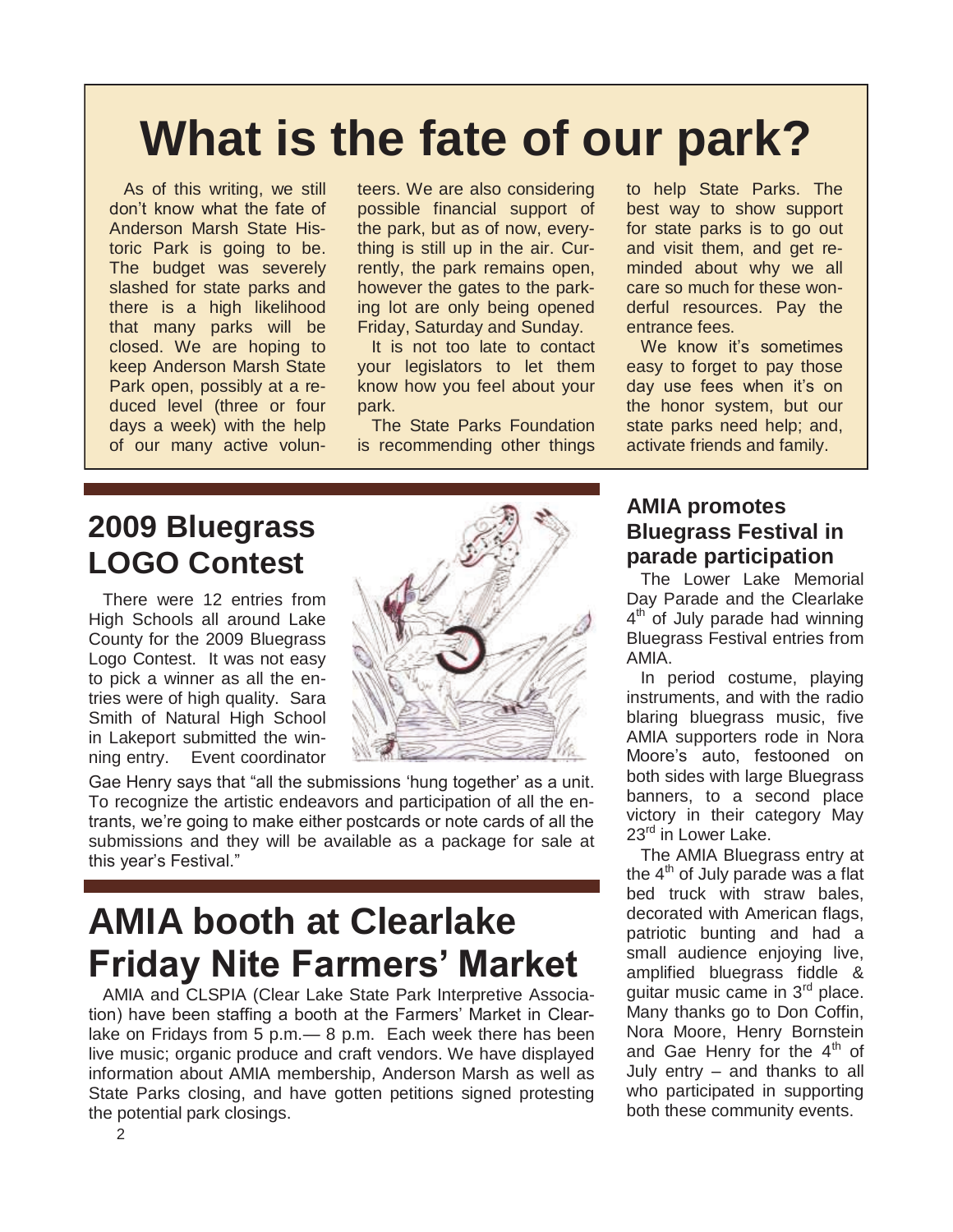#### *FUN EVENTS FOR ALL AGES AT THE BLUEGRASS FESTIVAL*



Music, food and refreshments, children's activities, music workshops, and art and handicrafts await at the upcoming Bluegrass Festival. The one day event takes place Saturday, September 12.

#### **Congratulations on the birth of Hunter Goering!**

Congratulations to State Park Ranger, Ryen Goering and his wife Meredith on the birth of their son Hunter Robert Goering. Hunter was born July 25, in Santa Rosa and both mom and baby are doing well.

# **AMIA participates in the yearly CALPA Conference**

Gae Henry and Henry Bornstein represented AMIA at the yearly conference of CALPA (California League of Park Associations) held in Santa Cruz this May.

They attended many informational workshops that were beneficial to State Park ‗cooperating associations' (like AMIA). They also got to participate in a re-enactment of the 1903 steam-train visit of then President Teddy Roosevelt to California's first State Park (this was part of his "save the redwoods" nature conservation trip). Less than a month later the Governor of California began threatening to close 220 of California's treasures.

"It was really great to meet folks who are involved in volunteering at many of California Parks from around the state, and wonderful to meet the people involved in the Santa Cruz area park associations and experience some of how they do interpretation at their parks.



**Henry Bornstein and Gae Henry represented AMIA at CALPA and participated in the reenactment of Teddy Roosevelt's visit to California's first State Park.**

The contacts made at this conference have helped us in our fight to keep Anderson Marsh State Historic Park open and available for our educational and interpretive programs to continue serving the public."

#### **ANDERSON MARSH NEWS** is published by the

**ANDERSON MARSH INTERPRETIVE ASSOCIATION**

#### Board of Directors

Roberta Lyons - President Henry Bornstein -Treasurer Gae Henry - Secretary Robert Riggs - Director Don Coffin - Director Nancy Langdon - Director Frank McAtee - Director Nora Moore - Director John Burke - Director Anna McAttee-Director Tony Velasquez-Director

Ryan Goering-CAL Maintenance Chief- Miguel Barajas Roberta Lyons- Newsletter Coordinator